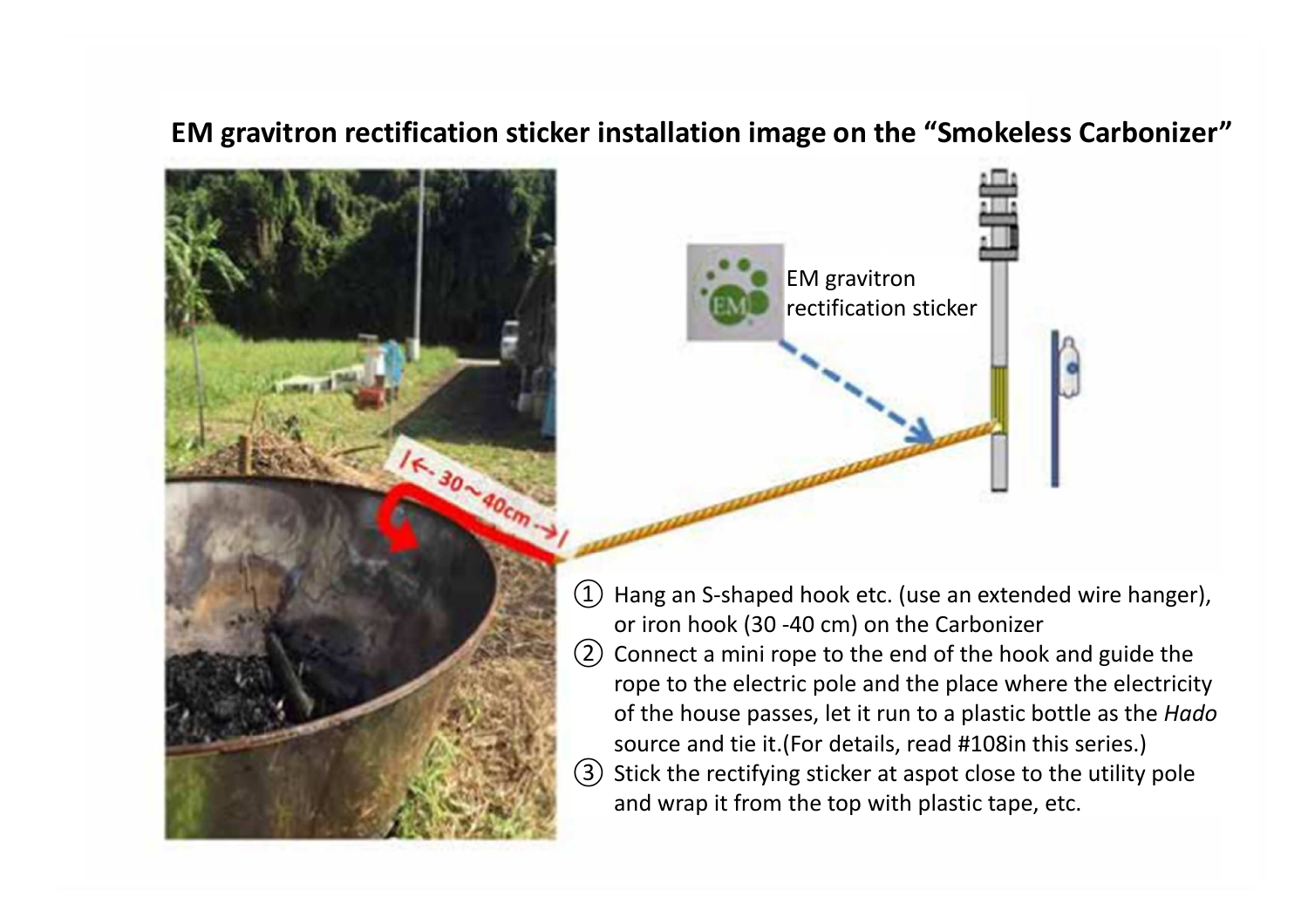## **Highly efficient and smokeless! Patented convection combustion structure**



The unique shape derived from combustion tests over many years brings in air as if it swirls around the edges and causes convective combustion to discharge CO2 smoothly by burning. Therefore, the unburned gas (smoke) which tries to go out is drawn in again and there is less smoke as it re-burns, and it can burn a large amount of carbon in a short time by high-temperature combustion, to which is added the reflective heat of the stainless steel.

In this method, if the EM gravitron rectifying element is set as shown in the above figure, you can obtainhigher efficiency (smokeless effect) and good quality charcoal and rectified ash.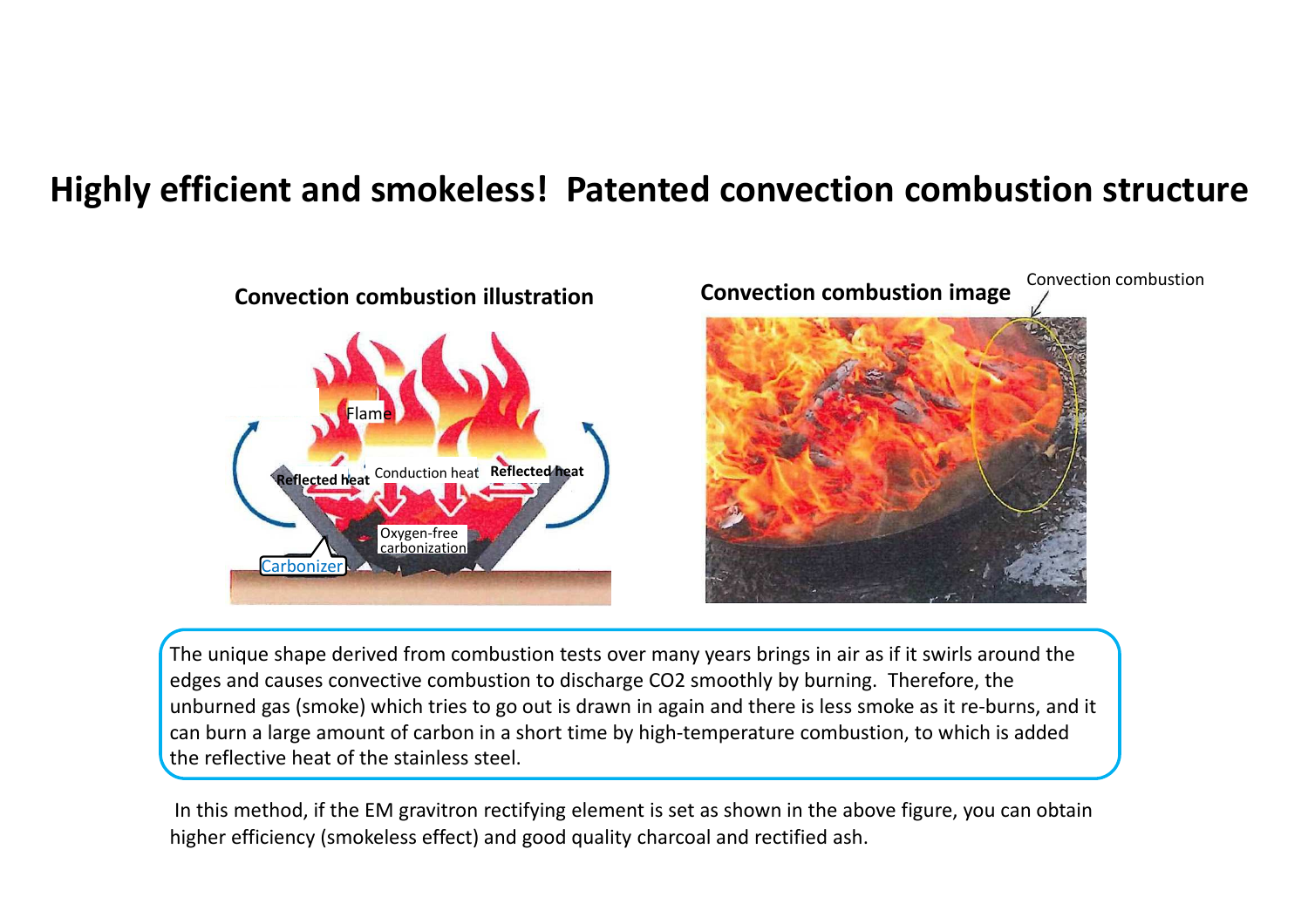# **"Smokeless Carbonizer" active in various fields**

### **The last word in bamboo grove maintenance**

 Erosion damage from neglected bamboo forests is a nationwide problem. The "Smokeless Carbonizer" can perform resource conversion of bamboo by bamboo forest maintenance, and is the last word in bamboo forest maintenance. The large amount of charcoal produced is valuable and can be sold, making possible sustainable bamboo grove maintenance.

### **As effective utilization of pruned branches of fruit tree farmers**

 The disposal of pruned branches of fruit trees is serious and of great concern to farmers. Carbonize pruning branches with the "Smokeless Carbonizer" and reuse this as soil-improving charcoal in orchards, thereby increasing crop yield, improving the taste, and further reducing the amount of pesticides and fertilizers, realizing an ideal cycle.

### **As effective utilization of forest residue generated in forestry**

 The forest residue produced in forestry decays and generates CO2 equivalent to combustion even in the course of decay. By making charcoal with the " Smokeless Carbonizer", CO2 can be permanently fixed in the form of carbon, raising the seedling retention rate in tree planting, and it is also effective in preventing pine wilting and oak tree wilting.

### **For disposal and utilization of agricultural residue**

 It is also effective for disposal of agricultural residue. In recent years approved incineration of agricultural residue has created a problem with smoke pollution. By using the "Smokeless Carbonizer," dry agricultural residue can be disposed of without generating smoke and a small amount of charcoal can be produced.

### **For maintenance of household gardens and for doing barbecues**

 Cleaning up the pruned branches of garden trees is also very difficult. By using this "Smokeless Carbonizer", you can not only make soil-improving charcoal for your home garden or garden trees, but you can also enjoy having a barbeque using the charcoal.





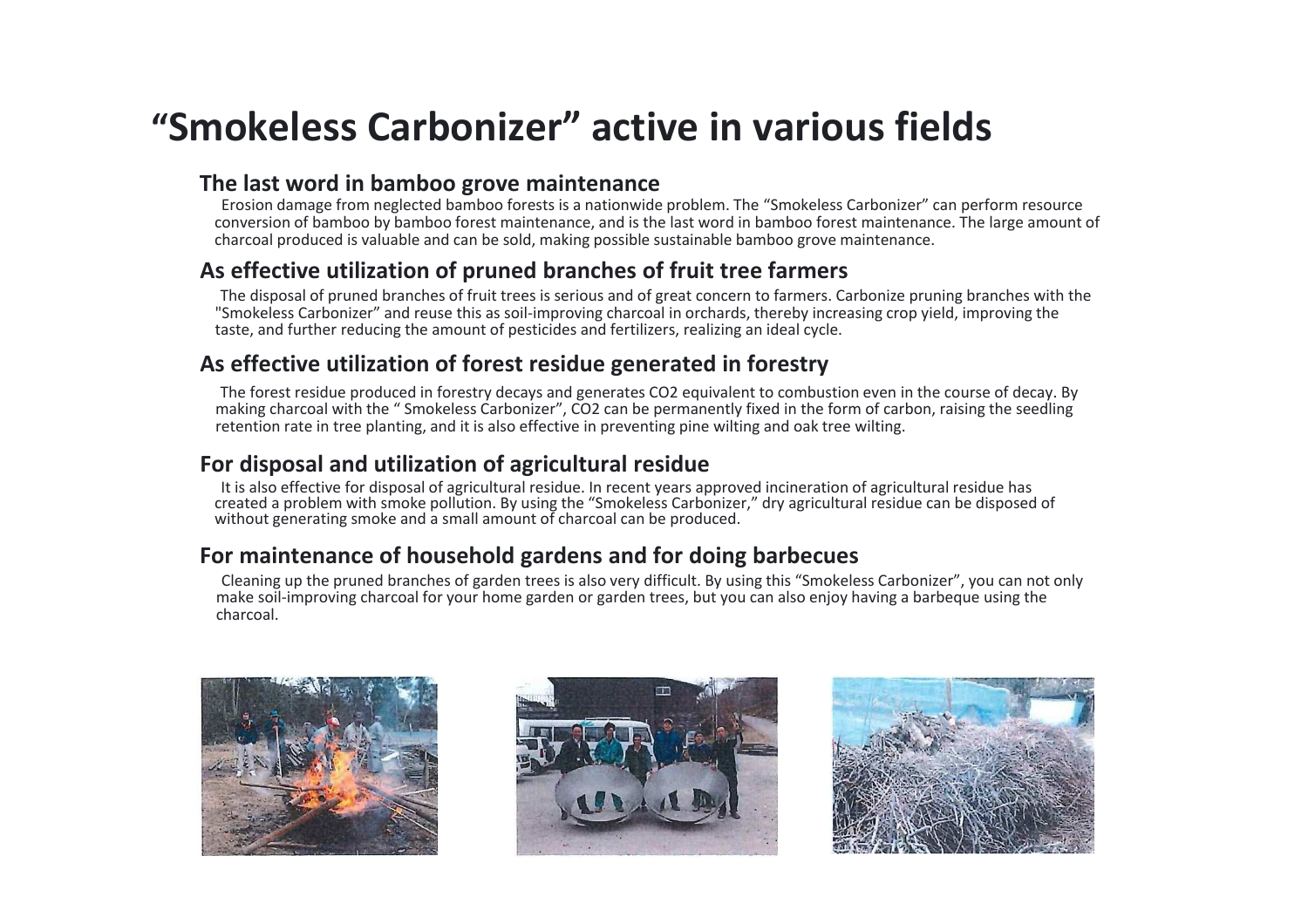# **How to use:**

### **1** Main carbonaceous material **Main carbonaceous material** <sup>②</sup> **Preparation** <sup>③</sup> **Ignition** <sup>④</sup> **Carbonization starts**



The main carbonaceous materials are dead bamboo, dead branches such as pruned branches, dry agricultural residues and so on. Since it takes time for carbonization if the dead branches are too thick, 5 cm or less is the optimum size. Bamboo can be thick as long as it is dry.

### **5** Carbonizing



By burning vigorously, the carbonaceous materials stacked on the bottom becomes oxygen-deficient and steamed, and carbonization is promoted. When the container is full, stop putting in charcoal material. When combustion is intense, there will be little if any smoke.



Place the "Smokeless Carbonizer" in a wideopen spot where there is no danger of fire. (It is best to place it directly on the soil.) If air enters from the bottom, the ashing will proceed from the bottom so screw it inso there are no gaps. If gaps occur, seal these up with soil.

### **Carbonizing** <sup>⑥</sup> **Final stage of carbonization**



Wait until the flames disappear. Where flames are still coming out, the material is not yet fully carbonized. As the ashing progresses from the top, remove the carbonaceous material from which the flame has gone out. Finally, stir the material; carbonization is complete if there are no flames from carbonaceous material.



Use corrugated cardboard etc. as an ignition agent, and once lit throw in easily combustible material. A little smoke will occur when the Carbonizer is ignited, and the temperature inside the Carbonizer is still low. Gradually increase the intensity of the fire. When intense flames appear, it will be smokeless.

## ⑦ **Extinguish the fire**



Extinguish the fire. When using charcoal for soil improvement and water purification, simply extinguish with water. Otherwise transfer it to a container such as drum can, cover it and extinguish it, or cover the whole Carbonizer with a lid and extinguish the fire. Extinguish with water until no steam appears; when extinguishing by depriving it of oxygen, leave it alone for a day and it will be completely extinguished when the whole device becomes cold.



When flames are sufficiently intense, continue to add carbonaceous materials. When raw coal material is introduced, or a large amount of carbonaceous material is input at once, the temperature inside the Carbonizer will decrease and smoke will be generated.

### ⑧**Generation complete**



Completion of burned charcoal (Bolus charcoal, Biochar). Because it is charcoal, which makes it easy to catch fire, please be careful with subsequent handling. Do not put it in a flammable bag or store it near flammable objects.

- 1. If you want to obtain a large amount of rectified ash, smoke will not come out if you put in fallen leaves, dry weeds and combustible waste, each wrapped separately in newspaper.
- 2. At this stage, use a 1:5 dilution activated EM solution cultured in seawater, instead of water. Since the "Smokeless Carbonizer" is stainless steel, it will not rust even if activated EM solution cultured in seawater is sprayed.
- 3. The rectified ash that accumulates at the bottom can also be used as a highly functional mineral material.